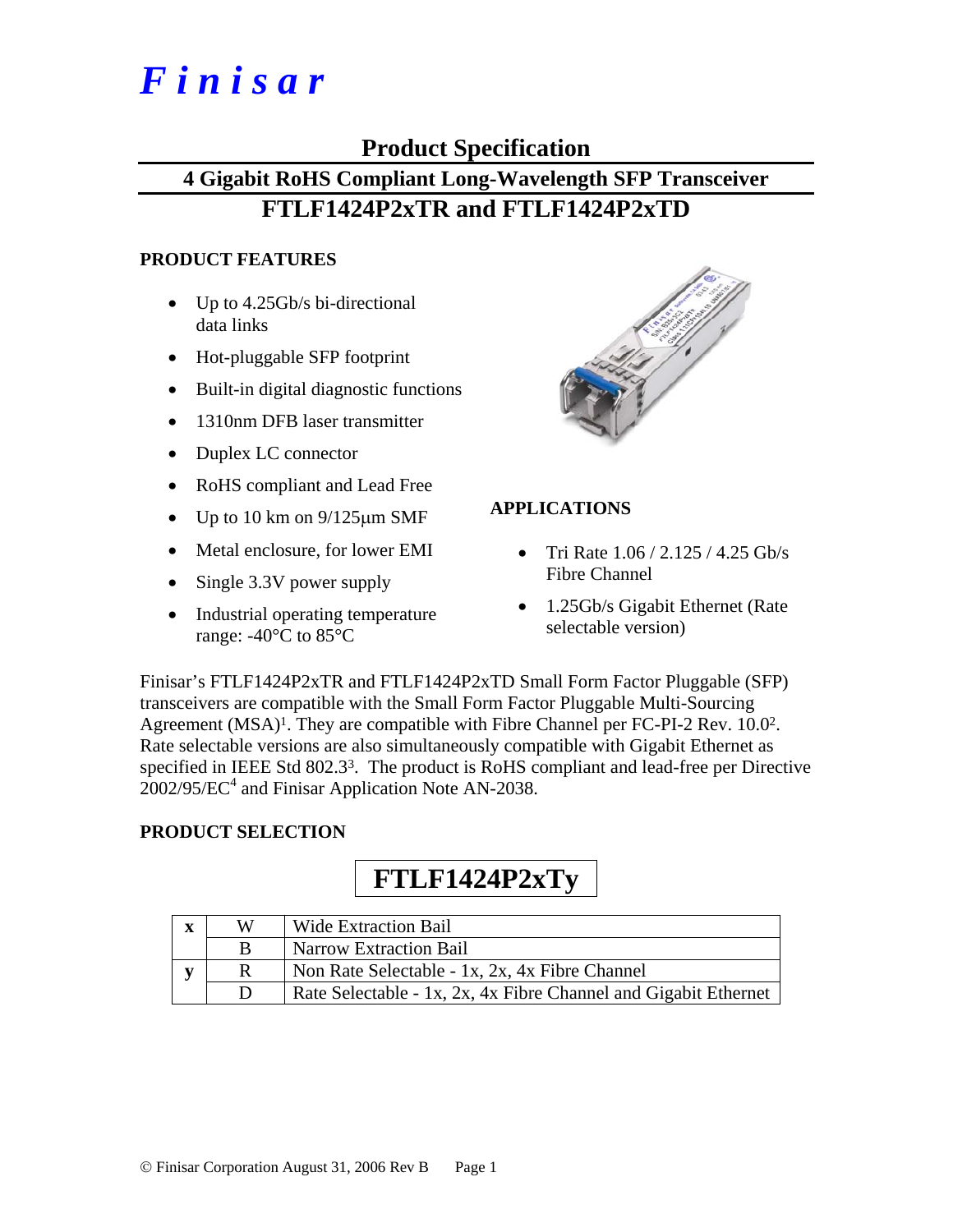#### **I. Pin Descriptions**

| Pin            | <b>Symbol</b>               | <b>Name/Description</b>                                              |   |  |  |  |  |
|----------------|-----------------------------|----------------------------------------------------------------------|---|--|--|--|--|
|                | $\rm V_{EET}$               | Transmitter Ground (Common with Receiver Ground)                     |   |  |  |  |  |
| $\overline{2}$ | $T_{\text{FALLT}}$          | Transmitter Fault. Not supported.                                    |   |  |  |  |  |
| 3              | $T_{\text{DIS}}$            | Transmitter Disable. Laser output disabled on high or open.          | 2 |  |  |  |  |
| $\overline{4}$ | $MOD_$ DEF(2)               | Module Definition 2. Data line for Serial ID.                        |   |  |  |  |  |
| 5              | $MOD_$ <del>DEF</del> $(1)$ | Module Definition 1. Clock line for Serial ID.                       | 3 |  |  |  |  |
| 6              | $MOD$ $DEF(0)$              | Module Definition 0. Grounded within the module.                     | 3 |  |  |  |  |
| 7              | Rate Select                 | 1.063 Gb/s or 2.125 Gb/s Fibre Channel, 1.25 Gb/s<br>Open or $Low =$ | 4 |  |  |  |  |
|                |                             | Gigabit Ethernet (Low Bandwidth)                                     |   |  |  |  |  |
|                |                             | 2.125 or 4.25 Gb/s Fibre Channel (High Bandwidth)<br>$High =$        |   |  |  |  |  |
| 8              | LOS.                        | Loss of Signal indication. Logic 0 indicates normal operation.       | 5 |  |  |  |  |
| 9              | $\rm V_{EER}$               | Receiver Ground (Common with Transmitter Ground)                     |   |  |  |  |  |
| 10             | $\rm V_{\rm EER}$           | Receiver Ground (Common with Transmitter Ground)                     |   |  |  |  |  |
| 11             | $\rm V_{\rm EER}$           | Receiver Ground (Common with Transmitter Ground)                     |   |  |  |  |  |
| 12             | RD-                         | Receiver Inverted DATA out. AC Coupled                               |   |  |  |  |  |
| 13             | $RD+$                       | Receiver Non-inverted DATA out. AC Coupled                           |   |  |  |  |  |
| 14             | $\rm V_{EER}$               | Receiver Ground (Common with Transmitter Ground)                     |   |  |  |  |  |
| 15             | $V_{\underline{CCR}}$       | <b>Receiver Power Supply</b>                                         |   |  |  |  |  |
| 16             | $\rm V_{CCT}$               | <b>Transmitter Power Supply</b>                                      |   |  |  |  |  |
| 17             | $V_{EET}$                   | Transmitter Ground (Common with Receiver Ground)                     |   |  |  |  |  |
| 18             | TD+                         | Transmitter Non-Inverted DATA in. AC Coupled.                        |   |  |  |  |  |
| 19             | TD-                         | Transmitter Inverted DATA in. AC Coupled.                            |   |  |  |  |  |
| 20             | $\rm V_{EET}$               | Transmitter Ground (Common with Receiver Ground)                     |   |  |  |  |  |

Notes:

- 1. Circuit ground is internally isolated from chassis ground.
- 2. Laser output disabled on  $T_{DIS} > 2.0V$  or open, enabled on  $T_{DIS} < 0.8V$ .
- 3. Should be pulled up with 4.7k 10 kohms on host board to a voltage between 2.0V and 3.6V. MOD\_DEF(0) pulls line low to indicate module is plugged in.
- 4. **For Rate Selectable version only:** In accordance with SFF Committee SFF-8079 Draft, Rev.1.6, Table 3. Note that rate select can also be set through 2-wire bus in accordance with SFF-8472<sup>6</sup> at Bit 3, Byte 110, Address A2h (note: writing '1' selects full bandwidth operation). Rate select is the logic OR of the input state of Rate Select Pin and 2-wire bus. Non Rate Selectable version can operate at 1x, 2x, 4x Fibre Channel independent of rate select pin setting.
- 5. LOS is open collector output. Should be pulled up with 4.7k 10 kohms on host board to a voltage between 2.0V and 3.6V. Logic 0 indicates normal operation; logic 1 indicates loss of signal.



**Pinout of Connector Block on Host Board**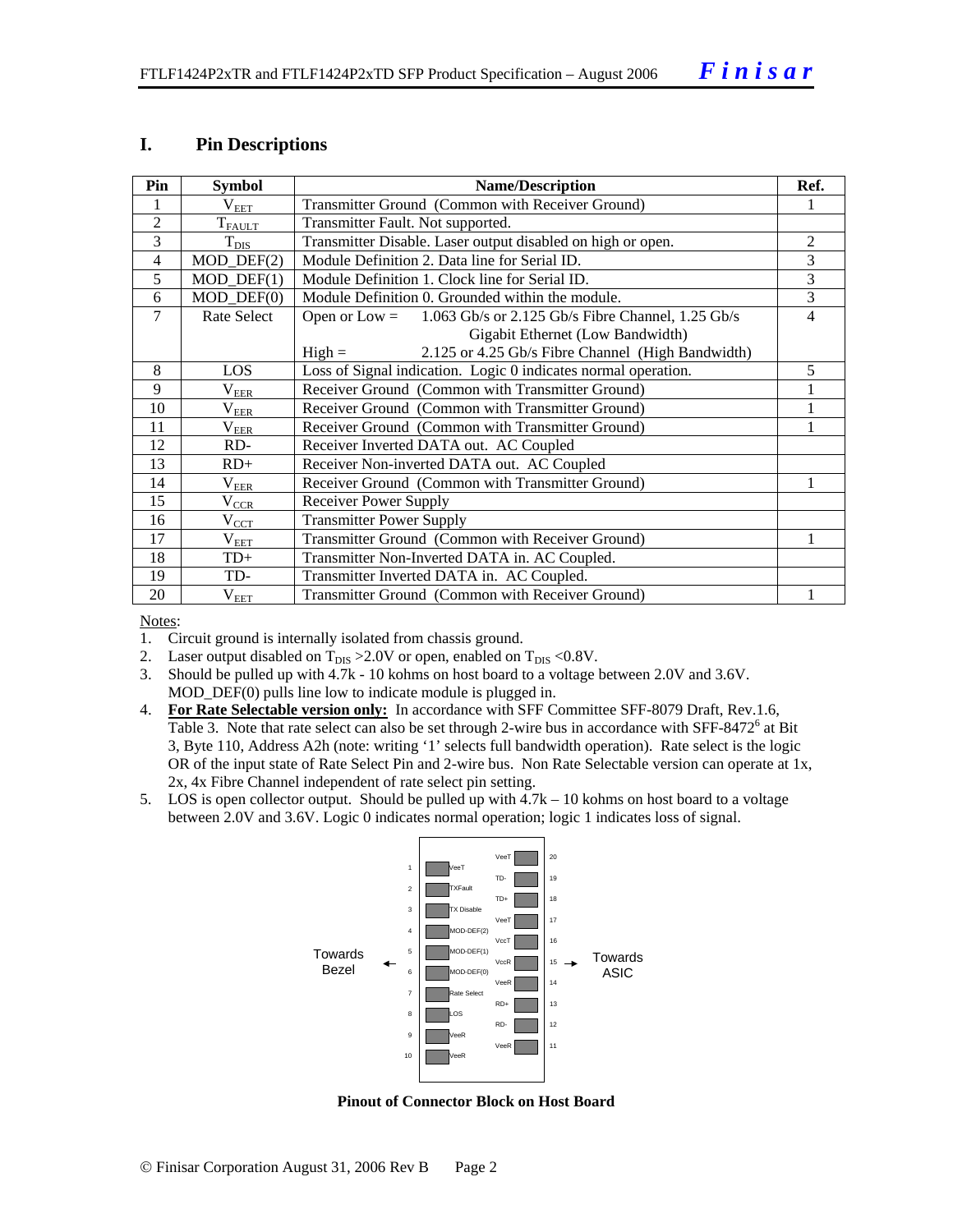#### **II. Absolute Maximum Ratings**

| <b>Parameter</b>                  | <b>Symbol</b> | Min    | Tvp | <b>Max</b> | Unit   | Ref. |
|-----------------------------------|---------------|--------|-----|------------|--------|------|
| Maximum Supply Voltage            | Vcc           | $-0.5$ |     | -4.5       |        |      |
| <b>Storage Temperature</b>        |               | $-40$  |     |            | $\sim$ |      |
| <b>Case Operating Temperature</b> | - OP          | -40    |     |            | $\sim$ |      |
| Relative Humidity                 | RH            |        |     |            | $\%$   |      |

#### **III.** Electrical Characteristics ( $T_{OP} = -40$  to 85 °C,  $V_{CC} = 3.00$  to 3.60 Volts)

| <b>Parameter</b>                         | <b>Symbol</b>             | Min         | <b>Typ</b> | <b>Max</b>   | Unit      | Ref.           |
|------------------------------------------|---------------------------|-------------|------------|--------------|-----------|----------------|
| Supply Voltage                           | Vcc                       | 3.00        |            | 3.60         | V         |                |
| <b>Supply Current</b>                    | Icc                       |             | 200        | 300          | mA        |                |
| <b>Transmitter</b>                       |                           |             |            |              |           |                |
| Input differential impedance             | $R_{in}$                  |             | 100        |              | Ω         | $\mathfrak{D}$ |
| Single ended data input swing            | Vin, pp                   | 250         |            | 1200         | mV        |                |
| <b>Transmit Disable Voltage</b>          | $V_D$                     | $Vec-1.3$   |            | Vcc          | V         |                |
| <b>Transmit Enable Voltage</b>           | $\rm V_{EN}$              | Vee         |            | $Vee+0.8$    | V         | 3              |
| <b>Transmit Disable Assert Time</b>      |                           |             |            | 10           | <b>us</b> |                |
| <b>Receiver</b>                          |                           |             |            |              |           |                |
| Single ended data output swing           | Vout, pp                  | 250         | 400        | 800          | mV        | $\overline{4}$ |
| Data output rise/fall time $<$ 4.25 Gb/s | $t_r$ , $t_f$             |             |            | 175          | <b>DS</b> | 5              |
| Data output rise/fall time $= 4.25$ Gb/s | $t_{\rm r}$ , $t_{\rm f}$ |             |            | 120          | ps        | 5              |
| <b>LOS Fault</b>                         | $V_{LOS \text{ fault}}$   | $Vec - 0.5$ |            | $Vec_{HOST}$ | V         | 6              |
| <b>LOS</b> Normal                        | $V_{LOS\,norm}$           | Vee         |            | $Vee+0.5$    | V         | 6              |
| Power Supply Rejection                   | <b>PSR</b>                | 100         |            |              | mVpp      | $\overline{7}$ |
| Deterministic Jitter Contribution        | $RX \wedge DI$            |             |            | 51.7         | ps        | 8              |
| $<$ 4.25 Gb/s                            |                           |             |            |              |           |                |
| Total Jitter Contribution $<$ 4.25 Gb/s  | $RX \wedge TI$            |             |            | 122.4        | ps        |                |
| Deterministic Jitter Contribution        | $RX \wedge DI$            |             |            | 25.9         | ps        | 8              |
| $= 4.25$ Gb/s                            |                           |             |            |              |           |                |
| Total Jitter Contribution = $4.25$ Gb/s  | $RX \wedge TI$            |             |            | 61.2         | ps        |                |

#### Notes:

- 1. Non-condensing.
- 2. AC coupled.
- 3. Or open circuit.
- 4. Into 100 ohm differential termination.
- 5.  $20 80 %$
- 6. LOS is LVTTL. Logic 0 indicates normal operation; logic 1 indicates no signal detected.
- 7. All transceiver specifications are compliant with a power supply sinusoidal modulation of 20 Hz to 1.5 MHz up to specified value applied through the power supply filtering network shown on page 23 of the Small Form-factor Pluggable (SFP) Transceiver MultiSource Agreement (MSA)<sup>1</sup>, September 14, 2000. The Power Supply Rejection applies for a supply voltage range of 3.1 to 3.6 V.
- 8. Measured with DJ-free data input signal. In actual application, output DJ will be the sum of input DJ and  $\Delta$  DJ.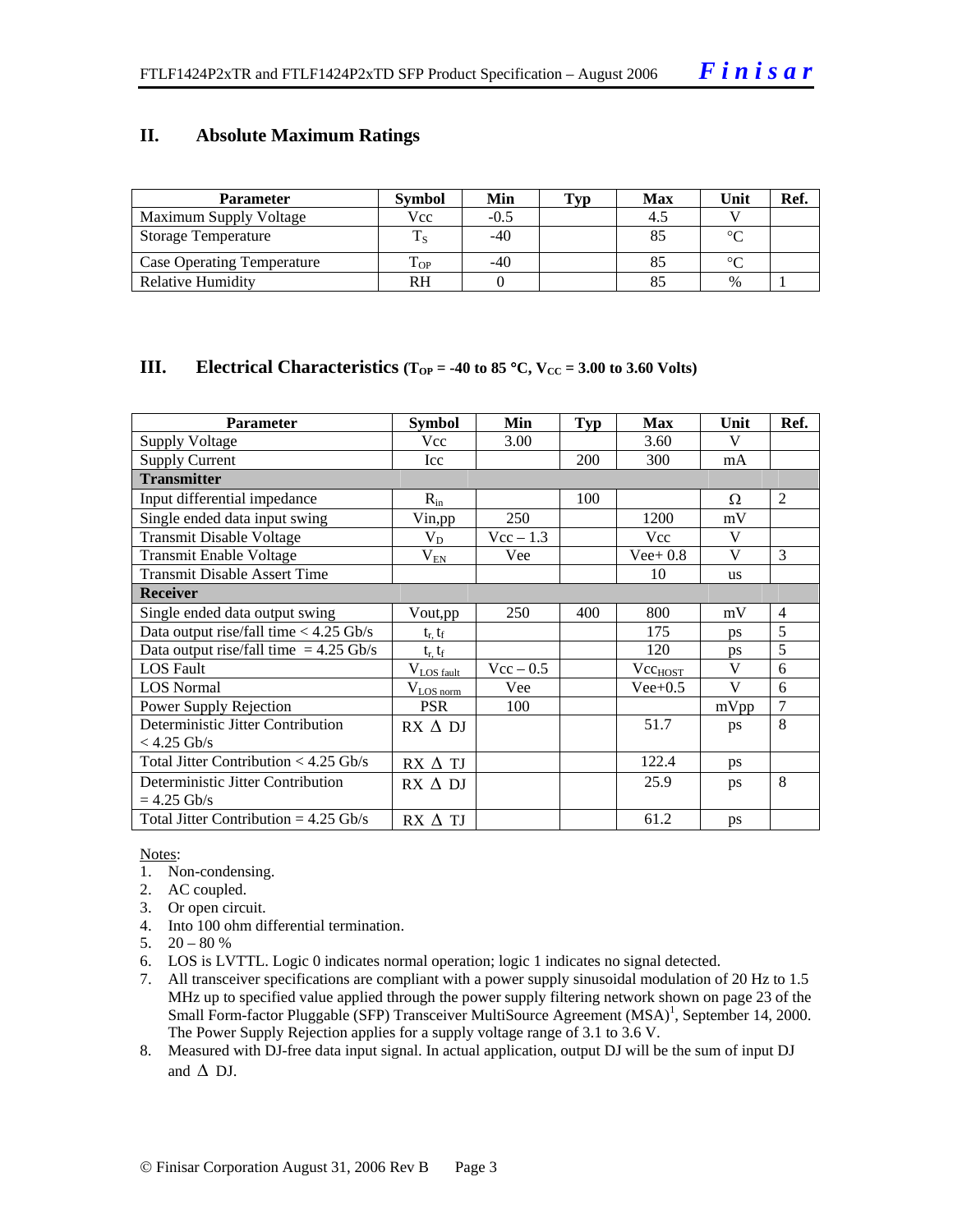| <b>Parameter</b>                                    | <b>Symbol</b>             | Min   | <b>Typ</b> | <b>Max</b>       | Unit        | Ref.           |
|-----------------------------------------------------|---------------------------|-------|------------|------------------|-------------|----------------|
| <b>Transmitter</b>                                  |                           |       |            |                  |             |                |
| Output Opt. Power, Non-Rate Selectable              | $P_{O,NR}$                |       |            | $-1$             | dBm         | $\mathbf{1}$   |
| Version                                             |                           |       |            |                  |             |                |
| Output Opt. Power, Rate Selectable Version          | $P_{O,RH}$                |       |            | $-1$             | dBm         | $\overline{2}$ |
| Output Opt. Power, Rate Selectable Version          | $P_{O,RL}$                |       |            | $-3$             | dBm         | 3              |
| <b>Optical Wavelength</b>                           | λ                         | 1285  |            | 1345             | nm          | $\overline{4}$ |
| Spectral Width                                      | $\sigma$                  |       |            | $\mathbf{1}$     | nm          | $\overline{4}$ |
| <b>Optical Modulation Amplitude</b>                 | <b>OMA</b>                | 290   |            |                  | $\mu$ W     | 4,5            |
| Optical Modulation Amplitude $\leq$ 2.125 Gb/s      | <b>OMA</b>                | 174   |            |                  | $\mu$ W     | 4,5            |
| Optical Rise/Fall Time $= 4.25$ Gb/s                | $t_r / t_f$               |       |            | 90               | ps          | 6              |
| Optical Rise/Fall Time $\leq$ 2.125 Gb/s            | $t_r / t_f$               |       |            | 160              | ps          | $\overline{7}$ |
| <b>RIN</b>                                          |                           |       |            | $-118$           | dB/Hz       |                |
| Deterministic Jitter Contribution = $4.25$ Gb/s     | TX $\Delta$ DJ            |       |            | 28.2             | ps          | 8              |
| Total Jitter Contribution = $4.25$ Gb/s             | TX $\Delta$ TJ            |       |            | 59.8             | ps          |                |
| Deterministic Jitter Contribution $\leq 2.125$ Gb/s | $TX \Delta DI$            |       |            | 56.5             | ps          | 8              |
| Total Jitter Contribution $\leq 2.125$ Gb/s         | TX $\Delta$ TJ            |       |            | 119              | ps          |                |
| Optical Extinction Ratio = $1.25$ Gb/s              | ER                        | 9     |            |                  | $\text{dB}$ | 9              |
| <b>Receiver</b>                                     |                           |       |            |                  |             |                |
| Receiver Sensitivity = $4.25$ Gb/s                  | $R_{\rm SENSr}$           |       |            | 0.029            | mW          | 10             |
|                                                     |                           |       |            | $-18$            | dBm         | 11             |
| Receiver Sensitivity = $2.125$ Gb/s                 | $R_{SENS2}$               |       |            | 0.015            | mW          | 10             |
|                                                     |                           |       |            | $-21$            | dBm         | 11             |
| Receiver Sensitivity = $1.06$ Gb/s                  | $R_{SENS1}$               |       |            | 0.015            | mW          | 10             |
|                                                     |                           |       |            | $-22$            | dBm         | 11             |
| Receiver Sensitivity = $1.25$ Gb/s                  | $R_{SENS1}$               |       |            | $-22$            | dBm         | 12,13          |
| Stressed RX sens. $= 1.25$ Gb/s                     |                           |       |            | $-14.5$          | dBm         |                |
| <b>Average Received Power</b>                       | $Rx_{MAX}$                |       |            | $\boldsymbol{0}$ | dBm         |                |
| Receiver Elec. 3 dB cutoff freq.                    |                           |       |            | 1500             | <b>MHz</b>  | 13             |
| Receiver Elec. 3 dB cutoff freq.                    |                           |       |            | 2500             | <b>MHz</b>  | 14             |
| <b>Optical Center Wavelength</b>                    | $\lambda_{\underline{C}}$ | 1260  |            | 1600             | nm          |                |
| <b>Return Loss</b>                                  |                           | 12    |            |                  | dB          |                |
| LOS De-Assert                                       | LOS <sub>D</sub>          |       |            | $-19$            | dBm         |                |
| <b>LOS</b> Assert                                   | LOS <sub>A</sub>          | $-30$ |            |                  | dBm         |                |
| LOS Hysteresis                                      |                           | 0.5   |            |                  | dB          |                |

#### **IV.** Optical Characteristics ( $T_{OP} = -40$  to 85 °C,  $V_{CC} = 3.00$  to 3.60 Volts)

Notes:

- 1. Class 1 Laser Safety per FDA/CDRH and EN (IEC) 60825 regulations.
- 2. High Bandwidth Mode. Class 1 Laser Safety per FDA/CDRH and EN (IEC) 60825 regulations.
- 3. Low Bandwidth Mode. Class 1 Laser Safety per FDA/CDRH and EN (IEC) 60825 regulations.
- 4. Also specified to meet curves in FC-PI-2 Rev 10.0 Figures 18, 19, and 20, which allow trade-off between wavelength, spectral width and OMA.
- 5. Equivalent extinction ratio specification for Fibre Channel. Allows smaller ER at higher average power.
- 6. Unfiltered, 20-80%. Complies with FC 4x eye mask when filtered.
- 7. Unfiltered, 20-80%. Complies with IEEE 802.3 (Gig. E), FC 1x and 2x eye masks when filtered.
- 8. Measured with DJ-free data input signal. In actual application, output DJ will be the sum of input DJ and  $\Delta$  DJ.
- 9. Applicable for Rate Selectable version only in low bandwidth mode.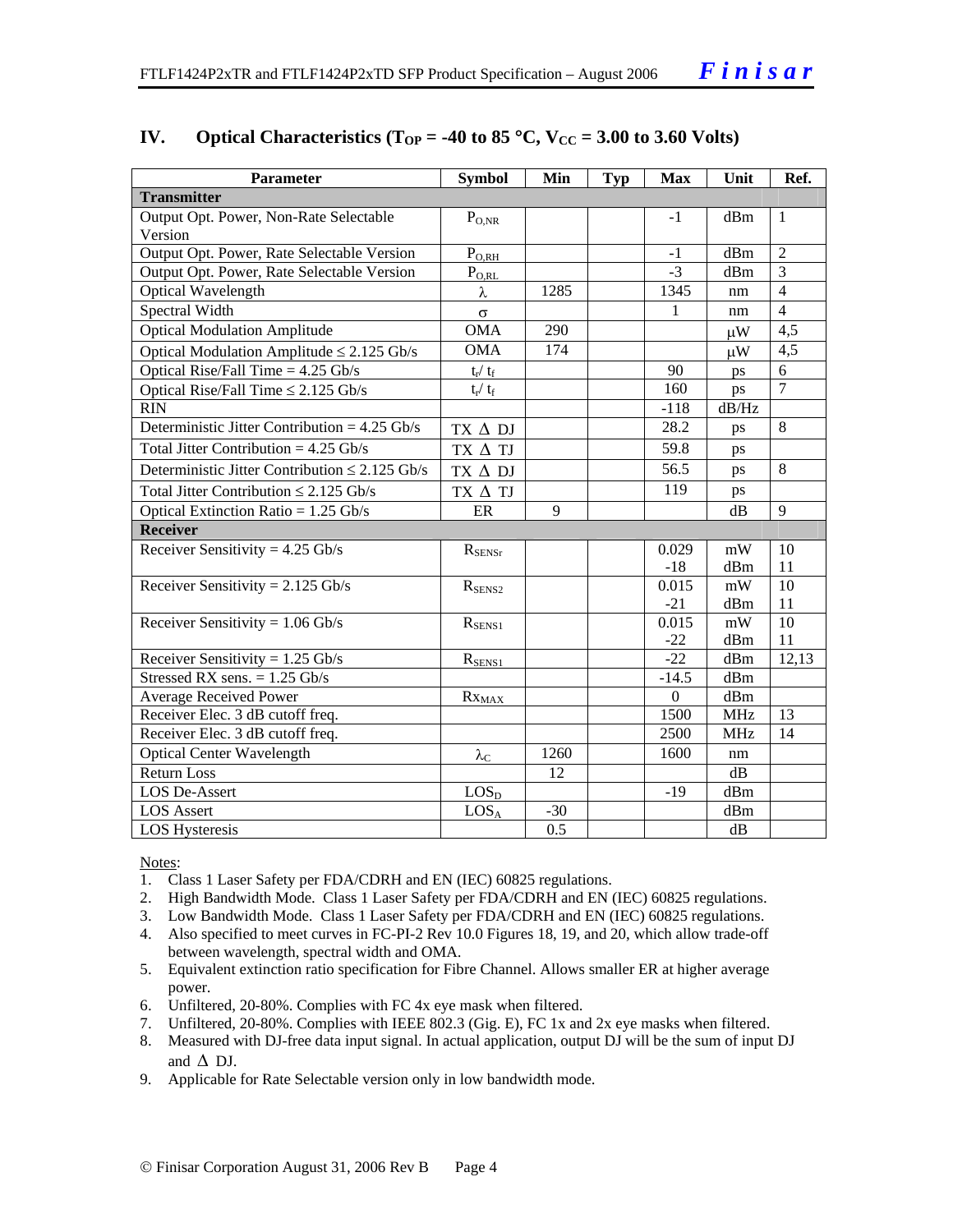- 10. Measured with conformance signals defined in FC-PI-2 Rev. 10.0 specifications. Value in OMA. Measured with PRBS  $2^7$ -1 at  $10^{-12}$  BER
- 11. Measured with conformance signals defined in FC-PI-2 Rev. 10.0 specifications. Represents sensitivity based on OMA spec, as corrected to incoming Extinction Ratio of 13 dB (for example, at 5.75dB incoming extinction ratio, an OMA of 0.029 mW corresponds to -16 dBm sensitivity). Measured with PRBS  $2^7$ -1 at  $10^{-12}$  BER.
- 12. Rate Selectable version in low bandwidth mode with minimum 9dB extinction ratio.
- 13. Rate Selectable version in low bandwidth mode.
- 14. Rate Selectable version in high bandwidth mode.

#### **V. General Specifications**

| <b>Parameter</b>                                                                       | <b>Symbol</b> | Min  | Typ | <b>Max</b> | <b>Units</b> | Ref. |
|----------------------------------------------------------------------------------------|---------------|------|-----|------------|--------------|------|
| Data Rate                                                                              | BR.           | 1062 |     | 4250       | Mb/sec       |      |
| <b>Bit Error Rate</b>                                                                  | <b>BER</b>    |      |     | $10^{-12}$ |              |      |
| Max. Supported Link Length on<br>$9/125$ µm SMF @ 4X Fibre Channel                     | $L_{MAX1}$    |      | 10  |            | km.          |      |
| Max. Supported Link Length on<br>$9/125 \mu m$ SMF @ 1X and 2X Fibre<br><b>Channel</b> | $L_{MAX2}$    |      | 10  |            | km           | 3    |
| Max. Supported Link Length on<br>$9/125 \mu m$ SMF @ Gigabit Ethernet                  | $L_{MAX3}$    |      | 10  |            | km           |      |

Notes:

- 1. Gigabit Ethernet and 1x/2x/4x Fibre Channel compliant.
- 2. Tested with a PRBS  $2^7$ -1 test pattern.
- 3. Distances are based on FC-PI-2 Rev. 10.0 and IEEE 802.3 standards.

#### **VI. Environmental Specifications**

Finisar 1310nm Industrial Temperature SFP transceivers have an operating temperature range from  $-40^{\circ}$ C to  $+85^{\circ}$ C case temperature.

| Parameter                         | Svmbol                 | Min | $\mathbf{Typ}$ | Max | <b>Units</b> | Ref. |
|-----------------------------------|------------------------|-----|----------------|-----|--------------|------|
| <b>Case Operating Temperature</b> | $\mathbf{L}_{OD}$      | -40 |                |     | $\sim$       |      |
| Storage Temperature               | m<br>$\frac{1}{1}$ sto | -40 |                |     | $\sim$       |      |

#### **VII. Regulatory Compliance**

Finisar transceivers are Class 1 Laser Products and comply with US FDA regulations. These products are certified by TÜV and CSA to meet the Class 1 eye safety requirements of EN (IEC) 60825 and the electrical safety requirements of EN (IEC) 60950. Copies of certificates are available at Finisar Corporation upon request.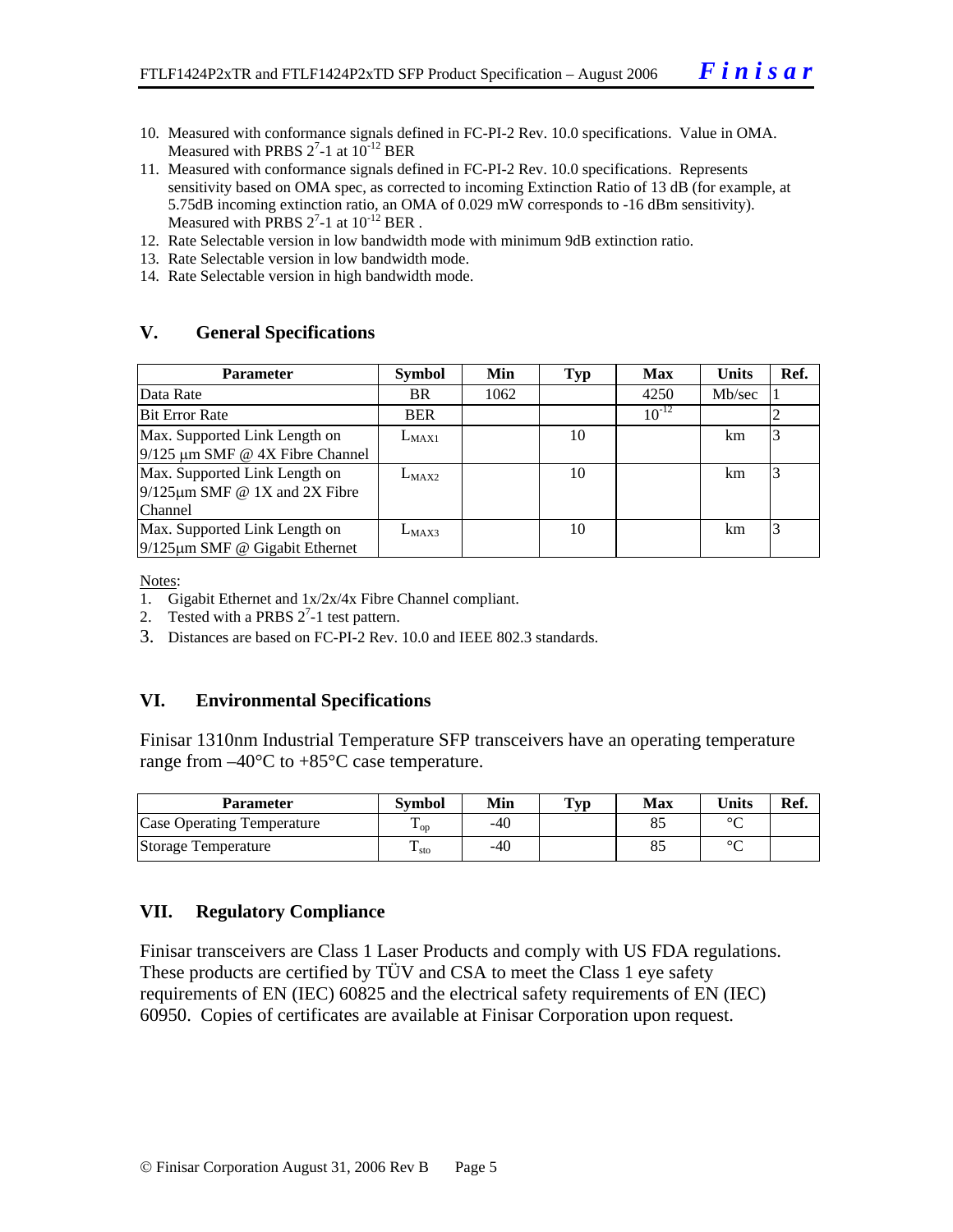#### **VIII. Digital Diagnostic Functions**

Finisar FTLF1424P2xTR and FTLF1424P2xTD SFP transceivers support the 2-wire serial communication protocol as defined in the SFP  $MSA<sup>1</sup>$ . It is very closely related to the E<sup>2</sup>PROM defined in the GBIC standard, with the same electrical specifications.

The standard SFP serial ID provides access to identification information that describes the transceiver's capabilities, standard interfaces, manufacturer, and other information.

Additionally, Finisar SFP transceivers provide a unique enhanced digital diagnostic monitoring interface, which allows real-time access to device operating parameters such as transceiver temperature, laser bias current, transmitted optical power, received optical power and transceiver supply voltage. It also defines a sophisticated system of alarm and warning flags, which alerts end-users when particular operating parameters are outside of a factory set normal range.

The SFP MSA defines a 256-byte memory map in  $E^2$ PROM that is accessible over a 2-wire serial interface at the 8 bit address 1010000X (A0h). The digital diagnostic monitoring interface makes use of the 8 bit address 1010001X (A2h), so the originally defined serial ID memory map remains unchanged. The interface is identical to, and is thus fully backward compatible with both the GBIC Specification and the SFP Multi Source Agreement. The complete interface is described in Finisar Application Note AN-2030: "Digital Diagnostics Monitoring Interface for SFP Optical Transceivers".

The operating and diagnostics information is monitored and reported by a Digital Diagnostics Transceiver Controller (DDTC) inside the transceiver, which is accessed through a 2-wire serial interface. When the serial protocol is activated, the serial clock signal (SCL, Mod Def 1) is generated by the host. The positive edge clocks data into the  $SFP$  transceiver into those segments of the  $E^2$ PROM that are not write-protected. The negative edge clocks data from the SFP transceiver. The serial data signal (SDA, Mod Def 2) is bi-directional for serial data transfer. The host uses SDA in conjunction with SCL to mark the start and end of serial protocol activation. The memories are organized as a series of 8-bit data words that can be addressed individually or sequentially.

For more information, please see the SFP MSA documentation<sup>1,5</sup> or Finisar Application Note AN-2030.

FTLF1424P2xTR and FTLF1424P2xTD transceivers can be used in host systems that require either internally or externally calibrated digital diagnostics.

Please note that evaluation board FDB-1018 is available with Finisar ModDEMO software that allows simple to use communication over the 2-wire serial interface.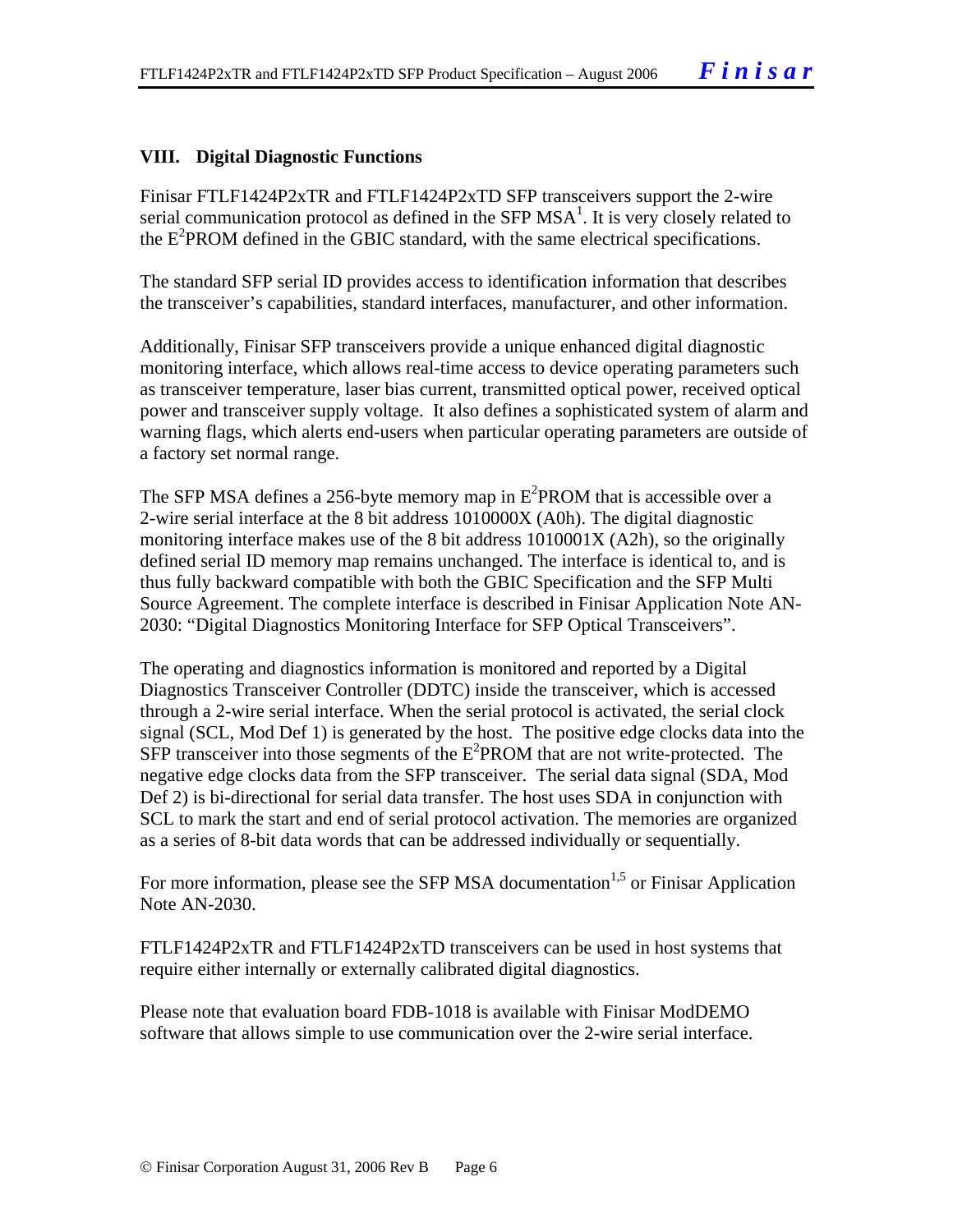#### **IX. Mechanical Specifications**

Finisar's Small Form Factor Pluggable (SFP) transceivers are compatible with the dimensions defined by the SFP Multi-Sourcing Agreement (MSA)<sup>3</sup>.



## **FTLF1424P2BTy**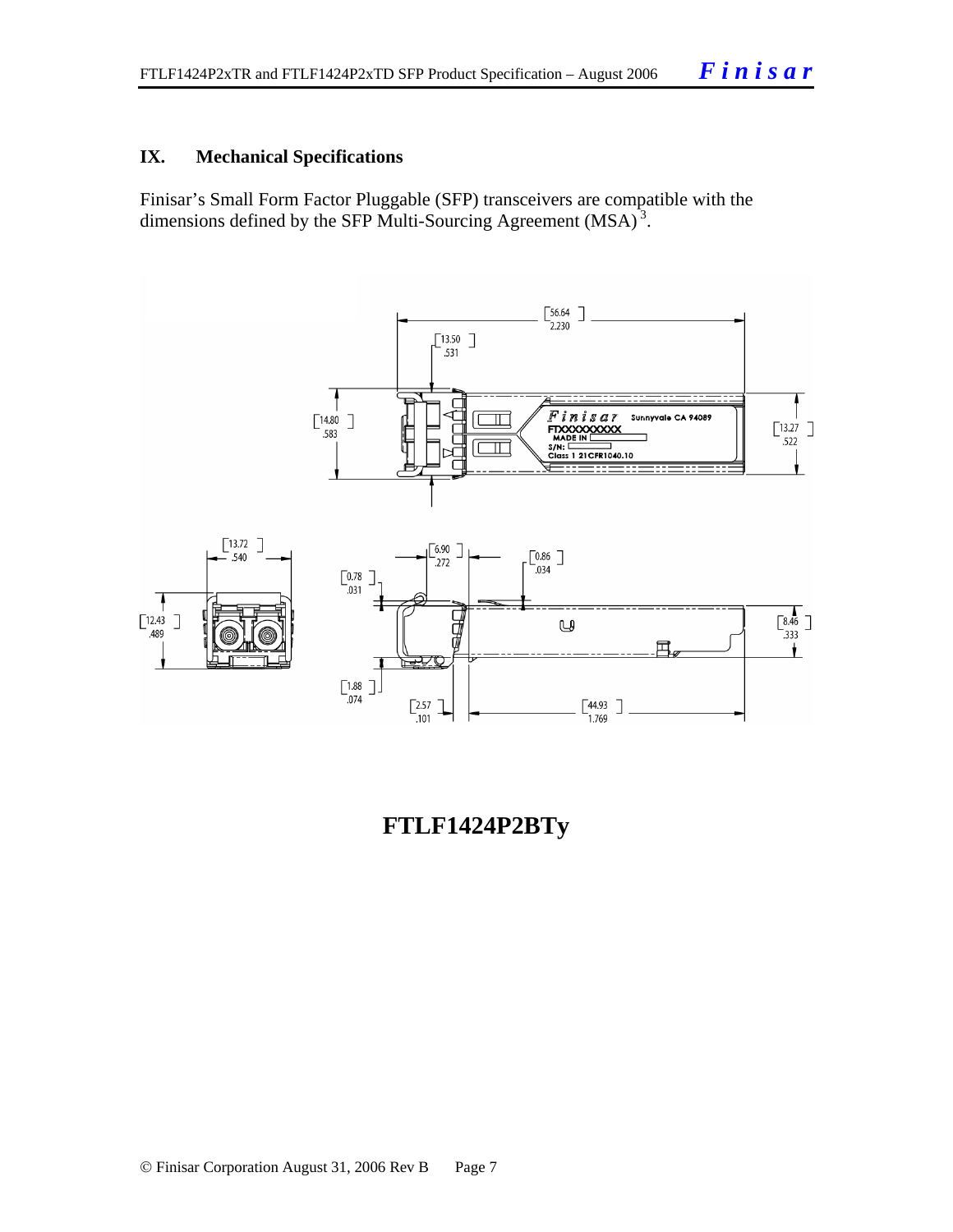



## **FTLF1424P2WTy**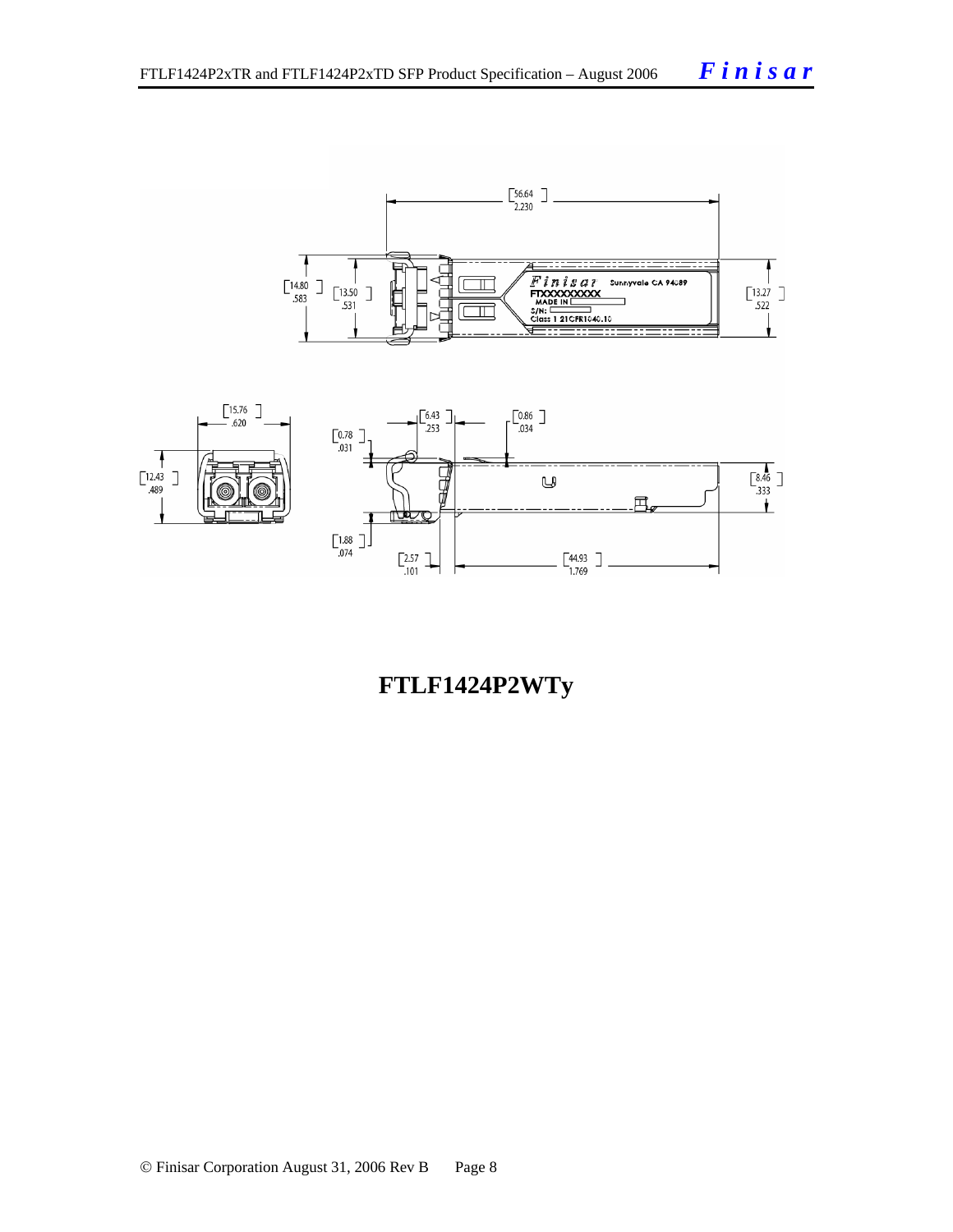## **X. PCB Layout and Bezel Recommendations**

 $\triangleq$ Through Holes are Unplated  $\Delta$  for and Basic Dimension Established by Customer  $\sqrt{2}$ Rads and Vias are Chassis Ground, 11 Places

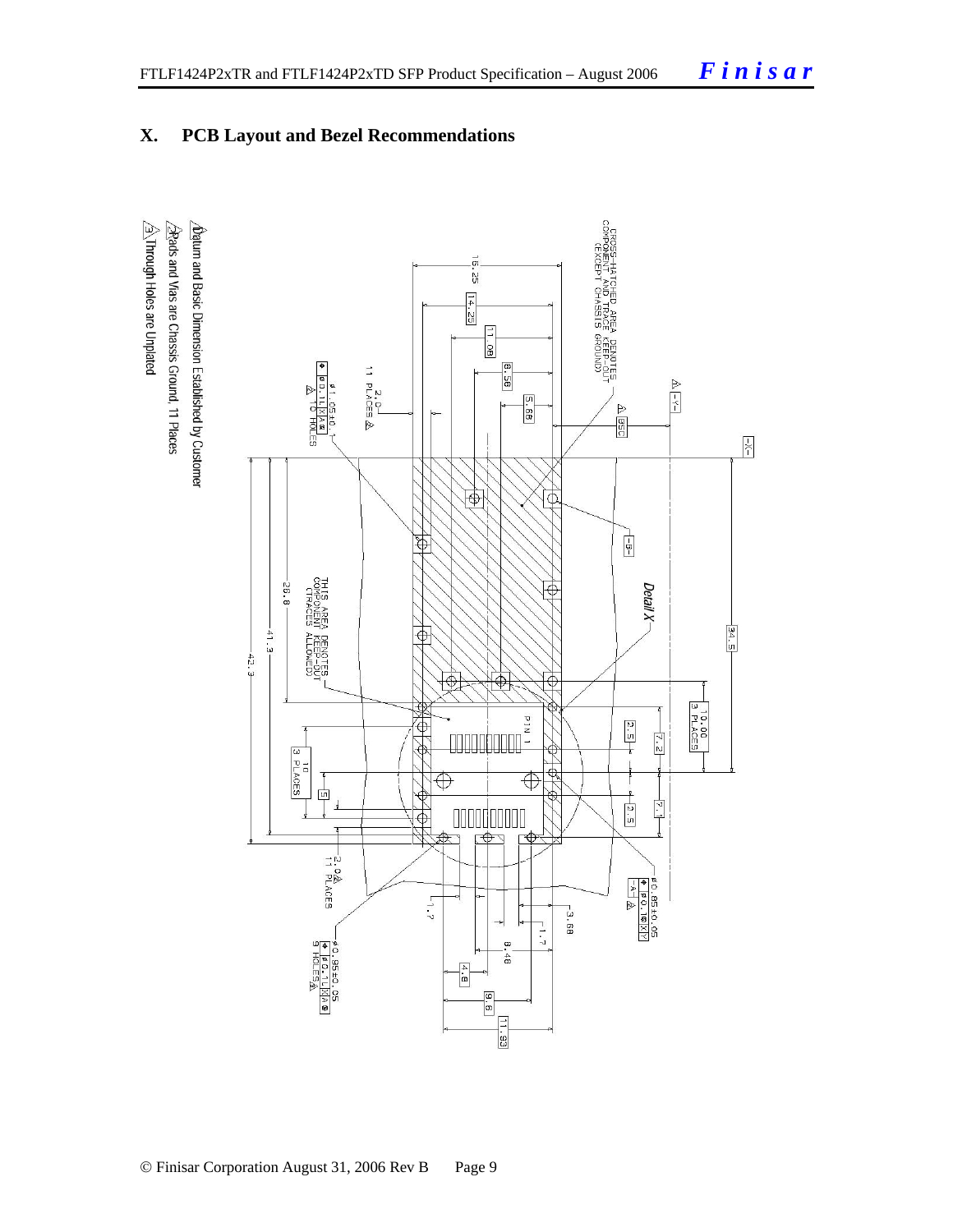



NOTES:

- $\triangle$  MINIMUM PITCH ILLUSTRATED, ENGLISH DIMENSIONS ARE FOR REFERENCE ONLY
- 2. NOT RECOMMENDED FOR PCI EXPANSION<br>CARD APPLICATIONS